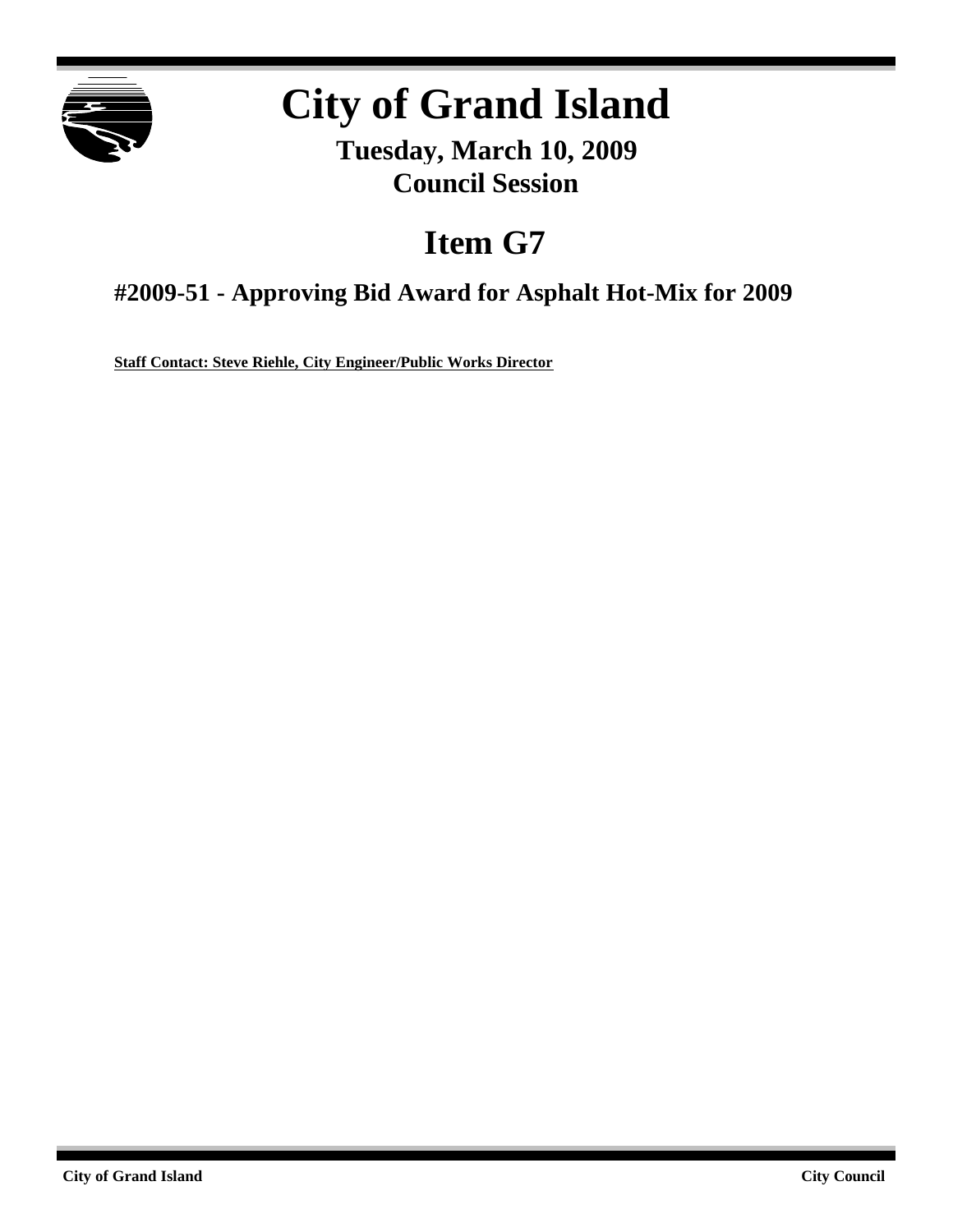## **Council Agenda Memo**

| From:           | Steven P. Riehle, Public Works Director          |
|-----------------|--------------------------------------------------|
| <b>Meeting:</b> | March 10, 2009                                   |
| Subject:        | Approving Bid Award for Hot-Mix Asphalt for 2009 |
| Item $\#$ 's:   | $G-7$                                            |
| $Presenter(s):$ | Steven P. Riehle, Public Works Director          |

#### **Background**

On February 19, 2009 the Streets Division of the Public Works Department advertised for bids for the purchase of hot-mix asphalt to be used in conjunction with in-house asphalt work throughout the calendar year 2009.

### **Discussion**

Two (2) bids were received and opened on March 4, 2009. Each bid was submitted in compliance with the contract, plans, and specifications with no exceptions. A summary of the bids is shown below.

| Vendor                       | <b>Exceptions</b> | <b>Unit Prices</b>     |
|------------------------------|-------------------|------------------------|
| J.I.L. Asphalt Paving Co. of | None              | Type "A" - \$53.45/ton |
| Grand Island, NE             |                   | Type "B" - \$43.30/ton |
|                              |                   | Type "C" - \$52.25/ton |
| Gary Smith Construction Co., | None              | Type "A" - \$56.00/ton |
| Inc. of Grand Island, NE     |                   | Type "B" - \$56.00/ton |
|                              |                   | Type "C" - \$56.00/ton |

The estimated quantities are as follows:

| <b>Type of Asphaltic</b> | <b>Estimated</b>  | <b>Unit Price</b> | <b>Total Dollar</b> |
|--------------------------|-------------------|-------------------|---------------------|
| Concrete                 | <b>Quantities</b> |                   | Amount              |
| " A "                    | 500 tons          | \$53.45/ton       | \$26,725.00         |
| "R"                      | $1000$ tons       | \$43.30/ton       | \$43,300.00         |
| "ר"                      | 500 tons          | \$52.25/ton       | \$26,125.00         |

There are sufficient funds in Account No. 10033503-85547 to purchase this material.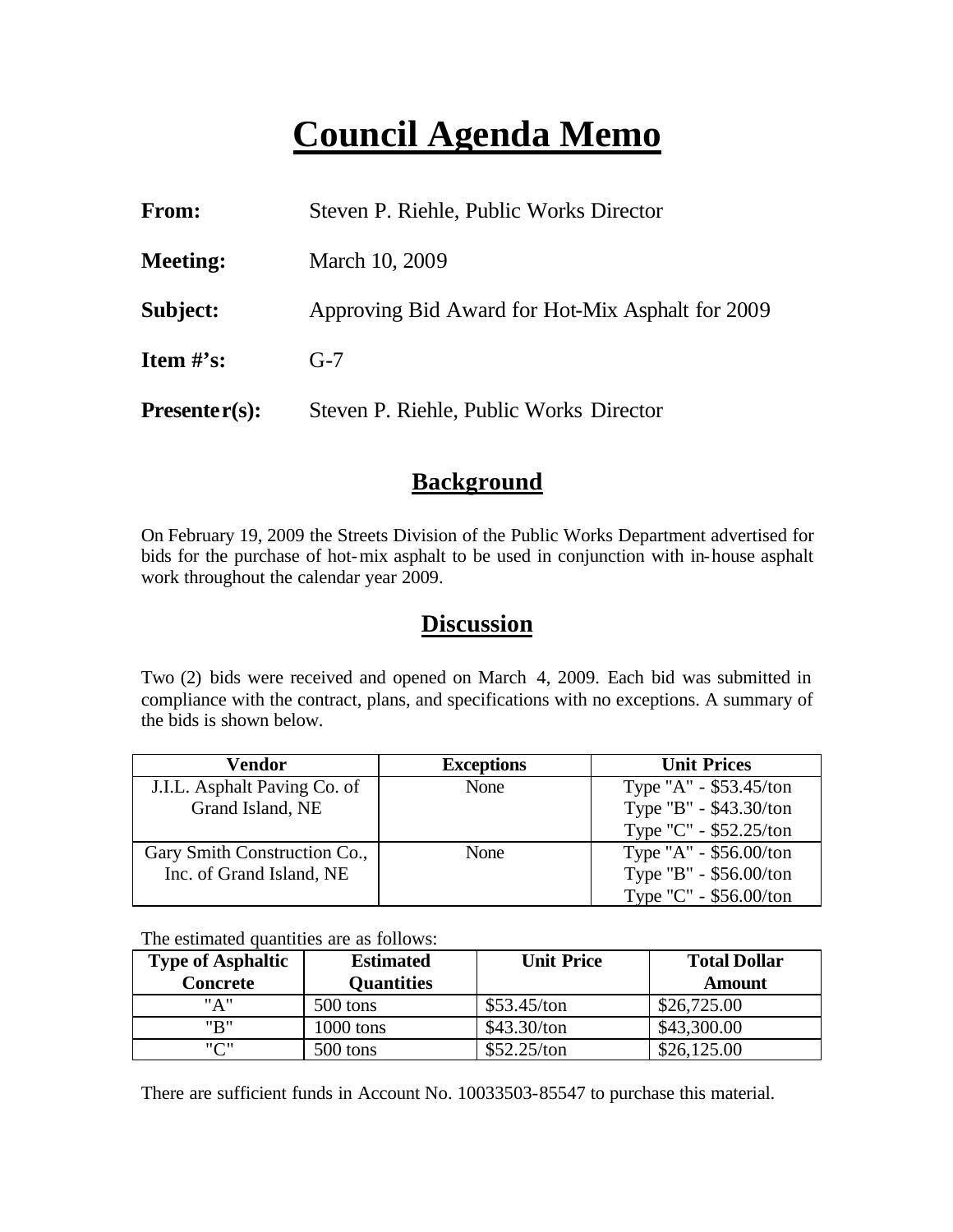## **Alternatives**

It appears that the Council has the following alternatives concerning the issue at hand. The Council may:

- 1. Move to approve
- 2. Refer the issue to a Committee<br>3. Postpone the issue to future date
- Postpone the issue to future date
- 4. Take no action on the issue

## **Recommendation**

Public Works Administration recommends that the Council approve awarding the purchase of the hot-mix asphalt to J.I.L. Asphalt Paving Co. of Grand Island, Nebraska.

### **Sample Motion**

Move to approve the award of the contract to J.I.L. Asphalt Paving Co. of Grand Island, Nebraska.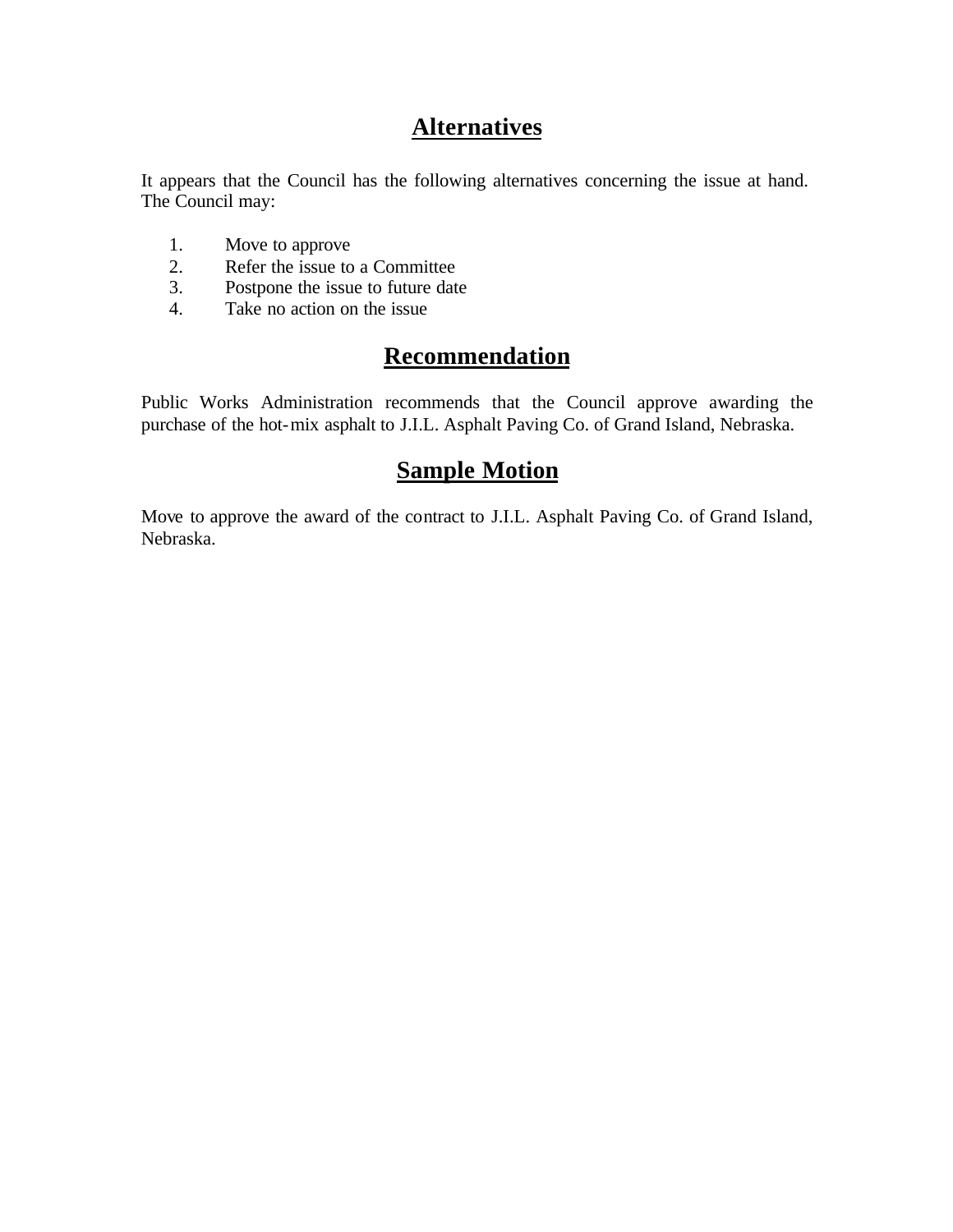#### *Purchasing Division of Legal Department* **INTEROFFICE MEMORANDUM**



Wes Nespor, Purchasing Agent

*Working Together for a Better Tomorrow, Today*

#### **BID OPENING**

| <b>BID OPENING DATE:</b> | March 4, 2009 at 11:15 a.m. |
|--------------------------|-----------------------------|
|--------------------------|-----------------------------|

**FOR: Asphalt Hot-Mix for 2009**

**DEPARTMENT: Public Works**

**ESTIMATE: \$55.00 per ton average**

**FUND/ACCOUNT: 10033503-85547**

**PUBLICATION DATE: February 19, 2009**

**NO. POTENTIAL BIDDERS: 2**

#### **SUMMARY**

| <b>Bidder:</b>     | <b>J.I.L.</b> Asphalt Paving Co. | Gary Smith Construction Co., Inc. |
|--------------------|----------------------------------|-----------------------------------|
|                    | <b>Grand Island, NE</b>          | <b>Grand Island, NE</b>           |
| <b>Exceptions:</b> | <b>None</b>                      | <b>Noted</b>                      |
| <b>Bid Price:</b>  |                                  |                                   |
| Type $A$ ":        | \$53.45 per ton                  | \$56.00 per ton                   |
| Type $B$ :         | \$43.30 per ton                  | \$56.00 per ton                   |
| Type $"C"$ :       | \$52.25 per ton                  | \$56.00 per ton                   |
|                    |                                  |                                   |

| Steve Riehle, Public Works Director<br>cc: | Catrina DeLosh, PW Admin. Assist.    |
|--------------------------------------------|--------------------------------------|
| Dale Shotkoski, City Attorney              | Wes Nespor, Purchasing Agent         |
| Jeff Pederson, City Administrator          | Scott Johnson, Street Superintendent |

**P1326**